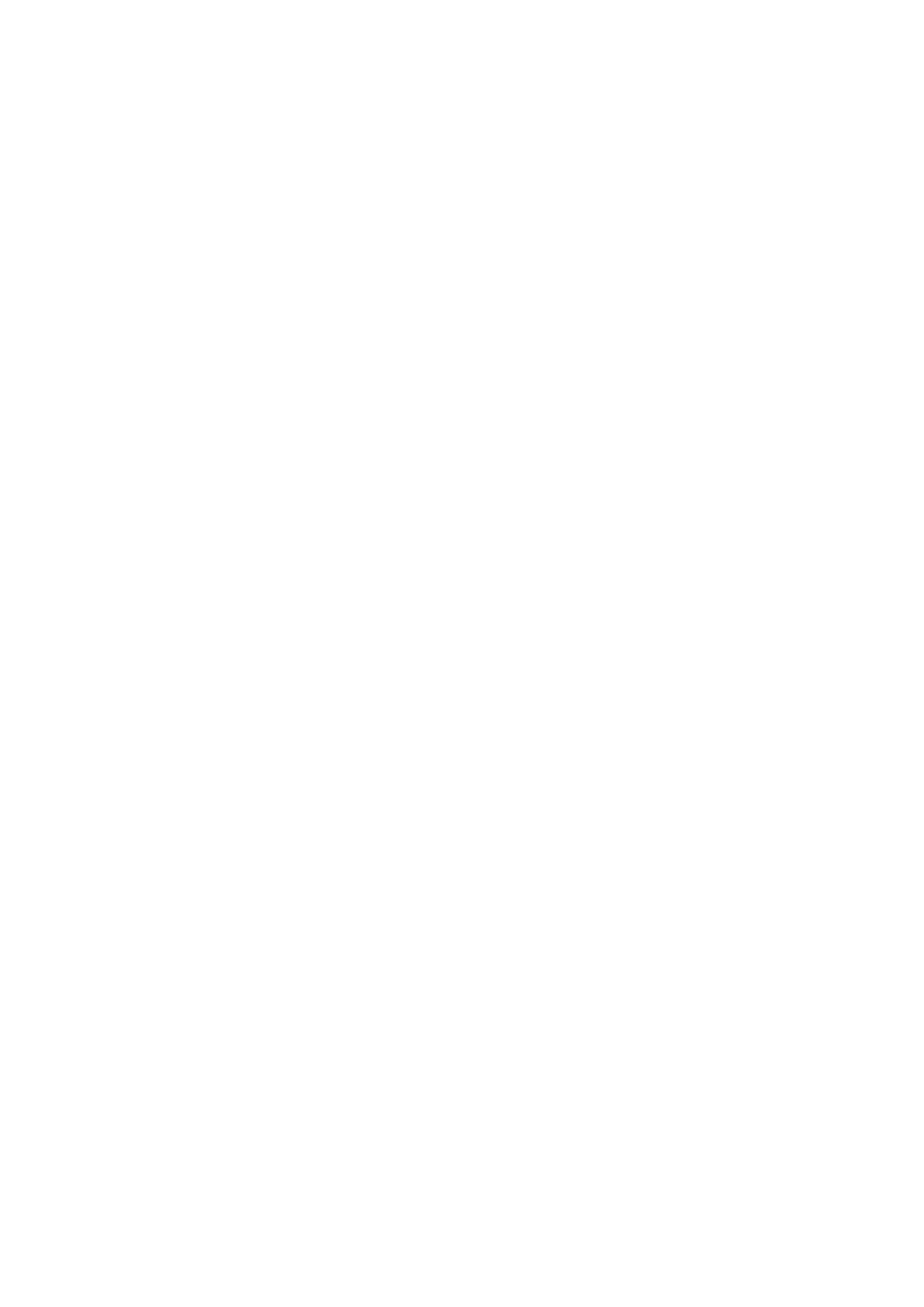

*Social Security Contributions and Benefits Act 1992*

# **MATERNITY AND FUNERAL EXPENSES (GENERAL) (ISLE OF MAN) (AMENDMENT) REGULATIONS 2018**

*Approved by Tynwald:20th February 2018 Coming into Operation in accordance with regulation 2*

<span id="page-2-0"></span>The Treasury makes the following Regulations under sections 138(1)(b) and (2) and 175 of the Social Security Contributions and Benefits Act 1992<sup>1</sup> as it has effect in the Island<sup>2</sup>.

# **PART 1 – INTRODUCTION**

#### <span id="page-2-1"></span>**1 Title**

These Regulations are the Maternity and Funeral Expenses (General) (Isle of Man) (Amendment) Regulations 2018.

#### <span id="page-2-2"></span>**2 Commencement**

- (1) If approved by Tynwald, these Regulations come into operation as follows<sup>3</sup>.
- (2) Regulation 1, this regulation and regulation 3 come into operation on the day after they are approved by Tynwald.
- (3) The remaining regulations come into operation on 9 April 2018.

## <span id="page-2-3"></span>**3 Effect**

These Regulations have effect in relation to any claim for a funeral payment or an additional funeral payment under the Maternity and Funeral Expenses (General) (Isle of Man) Regulations 2007<sup>4</sup> in respect of the funeral expenses arising from the death of a person who died on or after 1 April 2018.

1

 $11992c4$ 

<sup>2</sup> See SD 505/94.

<sup>3</sup> Under section 176 of the Social Security Contributions and Benefits Act 1992 as it has effect in the Island these Regulations shall not have effect unless they are approved by Tynwald. <sup>4</sup> SD 500/07.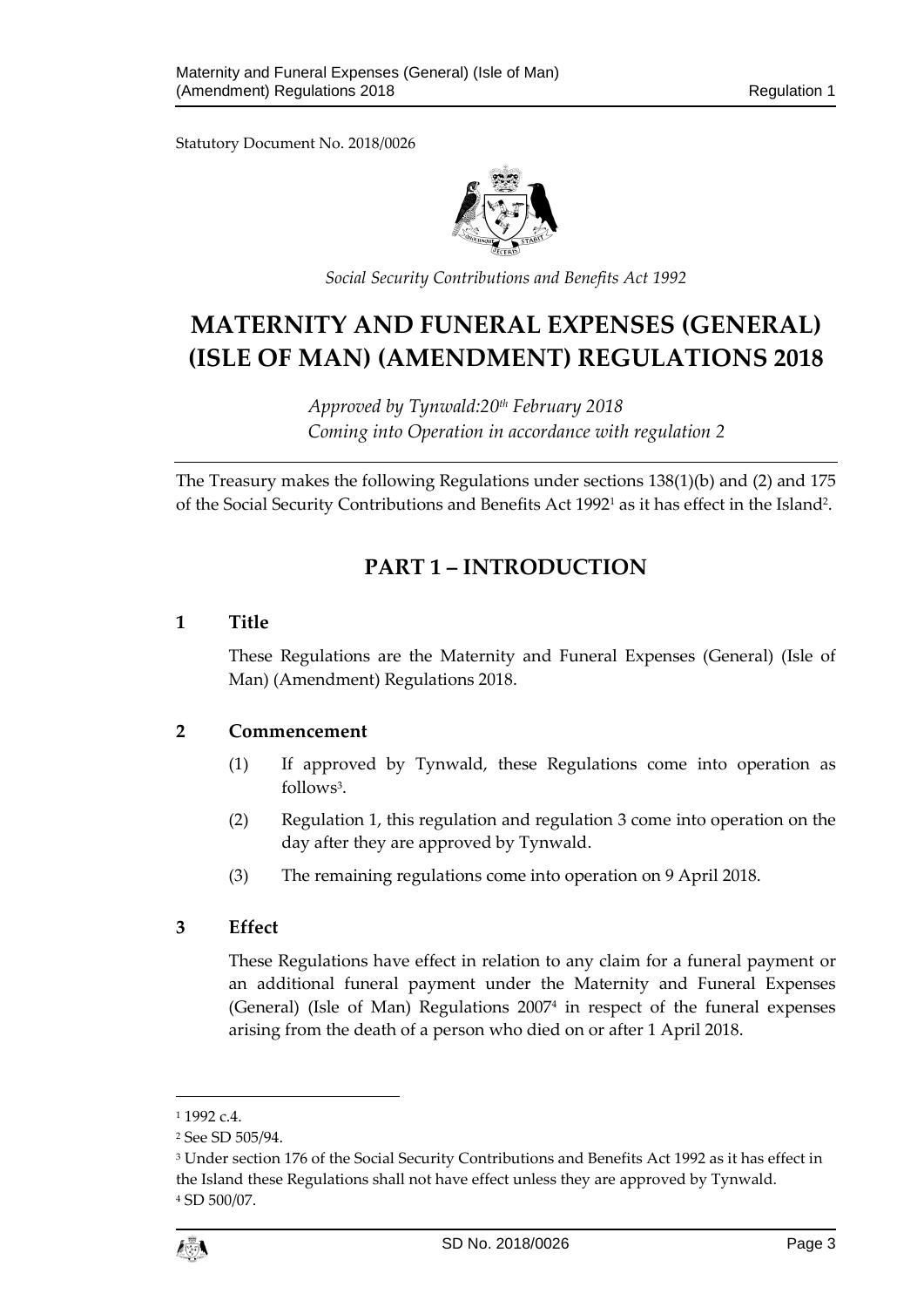# <span id="page-3-0"></span>**PART 2 – MATERNITY AND FUNERAL EXPENSES (GENERAL) (ISLE OF MAN) REGULATIONS 2007 AMENDED**

## <span id="page-3-1"></span>**4 Maternity and Funeral Expenses (General) (Isle of Man) Regulations 2007 amended**

The Maternity and Funeral Expenses (General) (Isle of Man) Regulations 2007 are amended in accordance with this Part.

### <span id="page-3-2"></span>**5 Regulation 3 amended**

In regulation 3 (interpretation), in paragraph  $(1)$  -

- (a) omit both definitions of "additional funeral payment";
- (b) in the definition of "funeral payment" for " $7(1)$ " substitute  $\mathbf{E}\mathbf{9}(1)\mathbf{E}$ ; and
- (c) in the definition of "prescribed time for claiming" omit "or an additional funeral payment".

#### <span id="page-3-3"></span>**6 Regulation 3ZA amended**

In regulation 3ZA<sup>5</sup> (persons treated as being or not being members of the same household), in paragraphs (2)(b) and (3)(b) omit "or an additional funeral payment".

#### <span id="page-3-4"></span>**7 Regulation 4 amended**

- (1) Regulation 4<sup>6</sup> (provision against double payment: funeral payments) is amended as follows.
- (2) For paragraph (1) substitute
	- $\mathbf{G}(1)$  Subject to paragraph (2), no funeral payment shall be made under these Regulations if such a payment has already been made in respect of any funeral expenses arising from the death of the same person. $\boldsymbol{\mathsf{E}}$ .
- (3) In paragraph (2) omit "additional".

#### <span id="page-3-5"></span>**8 Regulation 5 amended**

In regulation 5<sup>7</sup> (entitlement: maternity payments), in paragraph (1) omit "additional".

-



<sup>5</sup> Regulation 3ZA inserted by SD 2016/0309.

<sup>6</sup> Regulations 3A and 4 substituted for regulation 4 by SD 76/11.

<sup>7</sup> Regulation 5 substituted by SD 76/11.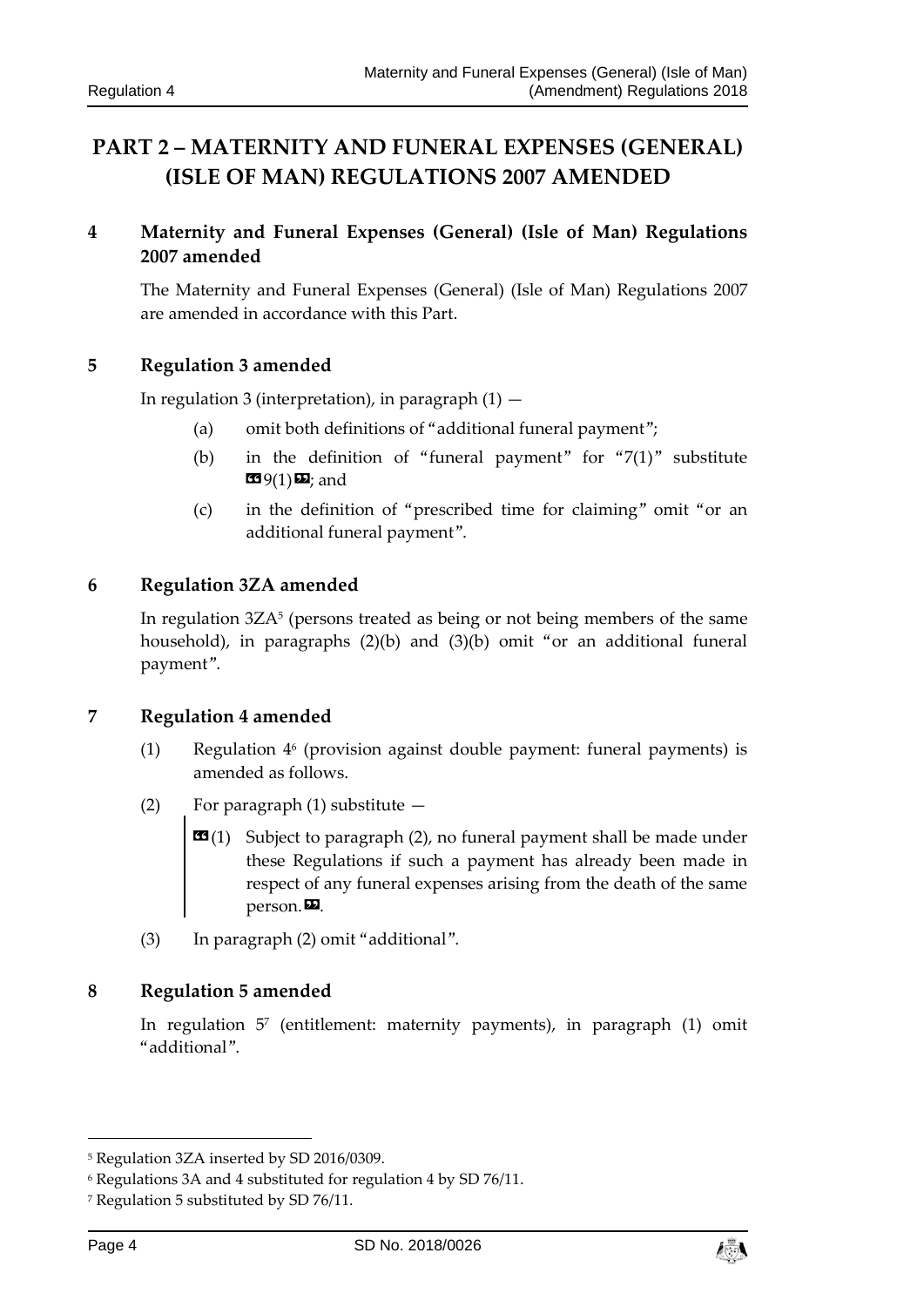### <span id="page-4-0"></span>**9 Regulation 9 amended**

- (1) Regulation 9 (additional funeral payment: entitlement) is amended as follows.
- (2) In paragraph (1) for the definition of "an additional funeral payment" in sub-paragraph (a) substitute —
	- **(a) "a funeral payment" means a payment to meet funeral** expenses under section 138(1)(b) of the Social Security Contributions and Benefits Act 1992 in accordance with this regulation; $\boldsymbol{\mathsf{\Xi}}$ .
- (3) In paragraph  $(2)^8$ 
	- (a) for "an additional" substitute  $\mathbf{G}_a \mathbf{D}$ ; and
	- (b) for "(9)" substitute  $\mathbf{C}$  (7)  $\mathbf{D}$ .
- (4) Omit paragraphs (3) and (4).
- (5) For paragraph  $(5)$  substitute  $-$

 **(3) The first condition is that the responsible person or his partner is a** person to whom paragraph (4) applies in respect of the date of —

- (a) the death of the deceased; and
- (b) the claim for a funeral payment. $\boldsymbol{\mathsf{D}}$ .
- (6) Renumber paragraph  $(6)$ <sup>9</sup> as paragraph  $(4)$ .
- (7) Renumber paragraph (7) as paragraph (5) and in that renumbered paragraph —
	- (a) for "fourth", substitute  $\mathbf{\mathfrak{S}}$  second  $\mathbf{\Sigma}$ ; and
	- (b) for "an additional", substitute "a".
- (8) Renumber paragraph (8) as paragraph (6) and in that renumbered paragraph for "fifth" substitute  $\mathbf{\Omega}$  third  $\mathbf{\Omega}$ .
- (9) Renumber paragraph (9) as paragraph (7) and in that renumbered paragraph for "sixth" substitute  $\mathbf{\Omega}$  fourth  $\mathbf{\Omega}$ .
- (10) In the heading to regulation 9 for "**Additional funeral**" substitute **EG** Funeral **D**

#### <span id="page-4-1"></span>**10 Regulation 10 amended**

- (1) Regulation 10 (additional funeral payments: supplementary) is amended as follows.
- (2) In paragraph  $(1)$ 
	- (a) for "an additional" substitute  $\mathbf{G}$  a  $\mathbf{D}$ ; and

 $\overline{a}$ 

<sup>8</sup> Paragraph (2) amended by SD 115/08.

<sup>9</sup> Paragraph (6) amended by SD 433/11 and SD 2016/0309.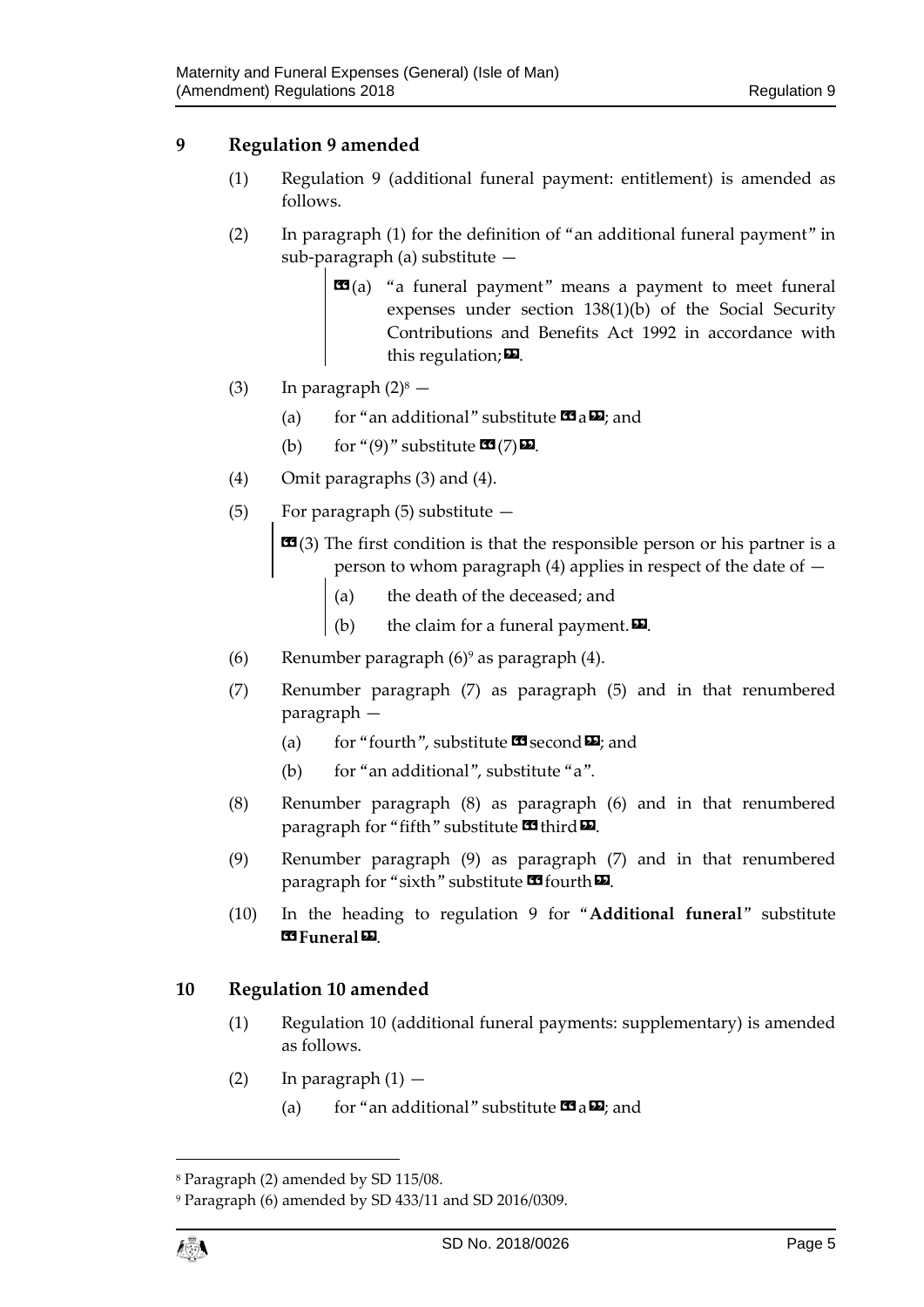- (b) in sub-paragraph (b) for "9(6)" substitute  $\mathbf{\mathfrak{m}}(4)\mathbf{\mathfrak{m}}$ .
- (3) In paragraph (2), in sub-paragraphs (e) and (f) for "9(6)" substitute  $(4)$  $D.$
- (4) In paragraph (3) for "9(9)(d)" substitute  $\mathbf{C}^{9}(7)(d)\mathbf{D}$ .
- $(5)$  In paragraph  $(7)$ 
	- (a) for "9(6)" substitute  $\mathbf{C}$ 9(4) $\mathbf{D}$ ; and
	- (b) for "an additional" substitute  $\mathbf{a} \mathbf{a}$ .
- (6) In paragraph (9) for "9(9)(d)" substitute  $\mathbf{C}$ 9(7)(d) $\mathbf{D}$ .
- (7) In the heading to regulation 10 for "**Additional funera**l" substitute "**Funeral**".

#### <span id="page-5-0"></span>**11 Regulation 11 amended**

- (1) Regulation 11 (the amount of an additional funeral payment) is amended as follows.
- (2) In paragraph  $(1)^{10}$  for "An additional" substitute  $\mathbf{3}$  A $\mathbf{2}$ .
- (3) In paragraph  $(3)$  -
	- (a) omit sub-paragraph (e);
	- (b) in sub-paragraph (g) for "£90"<sup>11</sup> substitute  $\mathbf{C1}$  £140 $\mathbf{E2}$ ;
	- (c) after sub-paragraph (h) insert
		- $\text{1}$  (ha)the cost of an obituary notice placed in a local newspaper or broadcast on a local radio station, subject to a maximum of  $£100;$  $\nabla$ ; and
	- (d) in sub-paragraph (i) for "£1,100"<sup>12</sup> substitute  $\mathbf{\mathfrak{C}}$  £1,350 $\mathbf{\mathfrak{D}}$ .
- (4) In paragraph (6) for ", (d) and (e)" substitute  $\blacksquare$  and (d)  $\blacksquare$ .
- (5) In paragraph  $(7)$ 
	- (a) in sub-paragraph (a) omit "additional"; and
	- (b) for "£1,100"<sup>13</sup> substitute  $\mathbf{\Omega}$ £1,350 $\mathbf{\Omega}$ .
- (6) In the heading to regulation 11 for "**an additional**" substitute  $\mathbf{F}$  **a** $\mathbf{E}$ .

#### <span id="page-5-1"></span>**12 Regulation 12 amended**

In the heading to regulation 12 (deductions from an award of an additional funeral payment) for "an additional", substitute **14 a**  $\Omega$ .

1



<sup>10</sup> Paragraph (1) amended by SD 115/08.

<sup>&</sup>lt;sup>11</sup> Amount substituted by SD 2015/0002.

<sup>12</sup> Amount substituted by SD 2017/0038.

<sup>13</sup> Amount substituted by SD 2017/0038.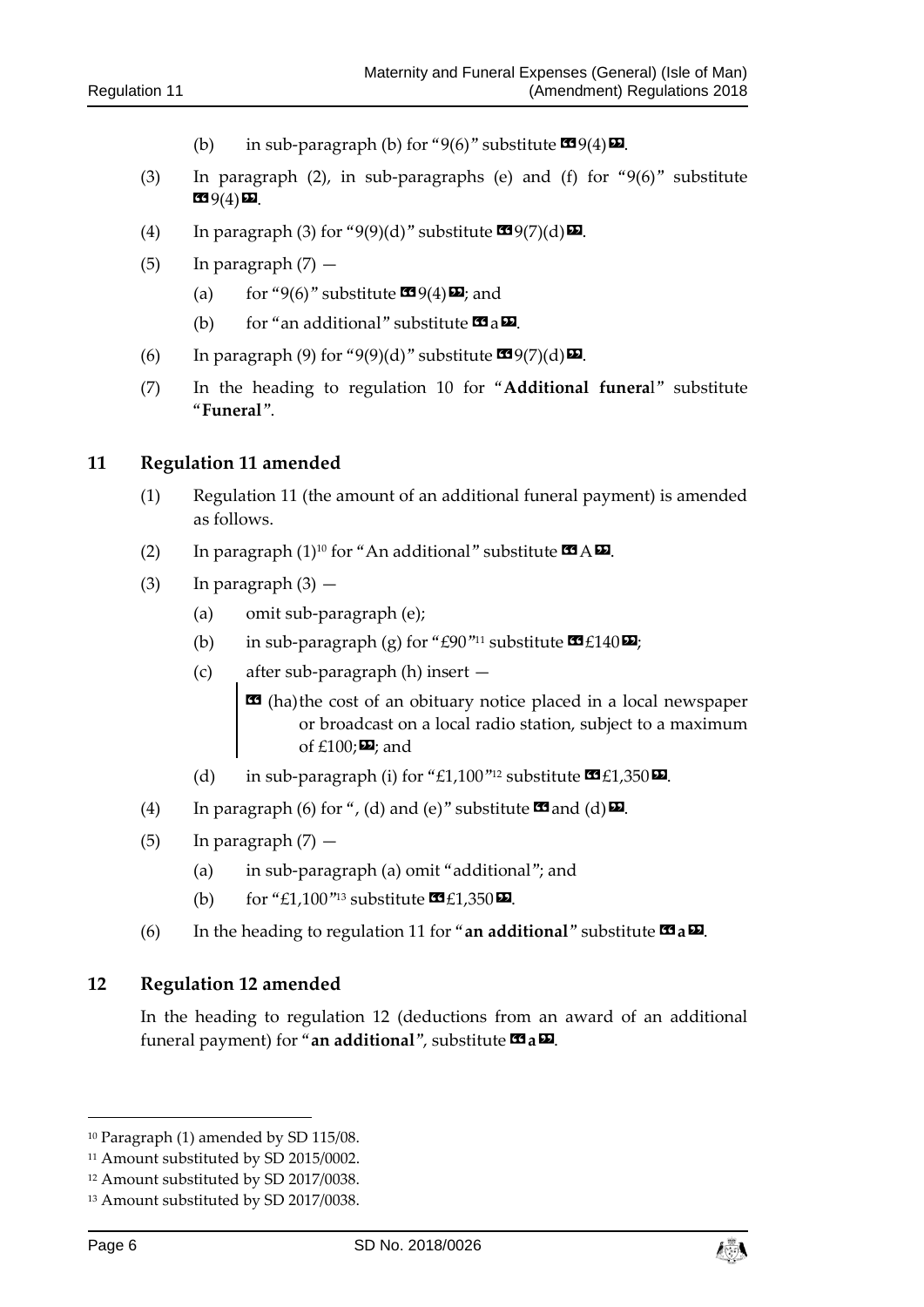#### <span id="page-6-0"></span>**13 Regulation 13 amended**

- (1) In regulation 13 (recovery of additional funeral payments) for "An additional" substitute  $\mathbf{A} \mathbf{E}$ .
- (2) In the heading to regulation 13 omit "**additional**".

#### <span id="page-6-1"></span>**14 Regulation 14 amended**

- (1) Regulation 14<sup>14</sup> (capital limit: maternity payment and additional funeral payment) is amended as follows.
- (2) In paragraph  $(1)^{15}$  omit "additional".
- (3) In paragraph  $(3)(c)^{16}$  for "an additional" substitute  $\mathbf{C}$  a $\mathbf{\Sigma}$ .
- (4) In the headings to regulation 14 and to Part IV<sup>17</sup> omit "additional".

#### <span id="page-6-2"></span>**15 Revocations**

<span id="page-6-3"></span>The following provisions are revoked —

- (a) regulation 7 (funeral payments: entitlement); and
- (b) regulation 8 (amount of a funeral payment).

## **PART 3 – CONSEQUENTIAL AMENDMENTS**

#### <span id="page-6-4"></span>**16 Social Security Legislation (Application) (No. 4) Order 1998 amended**

- (1) The Schedule<sup>18</sup> to the Social Security Legislation (Application) (No. 4) Order 1998<sup>19</sup> is amended as follows.
- (2) In the entry relating to regulation 6 (date of claim), in paragraph  $(22)^{20}$  in the definition of "qualifying benefit", in paragraph  $(c)^{21}$ , for "9(6)" substitute "9(4)".
- (3) In the entry relating to Schedule 4 (prescribed times for claiming benefit), in paragraph 922, in column (1) omit "and additional funeral payments".

1

<sup>&</sup>lt;sup>14</sup> Headings to regulation 14, and paragraph (1) substituted by SD 115/08.

<sup>&</sup>lt;sup>15</sup> Paragraph (1) substituted by SD 115/08.

<sup>16</sup> Paragraph (3)(c) amended by SD 2016/0309 .

<sup>&</sup>lt;sup>17</sup> Headings substituted by SD 115/08.

<sup>&</sup>lt;sup>18</sup> The Schedule sets out the Social Security (Claims and Payments) Regulations 1987 (as amended) as they have effect in the Island.

<sup>19</sup> SD 360/98.

<sup>20</sup> Paragraph (22) substituted by S.I. 2000/1596 (see SD 602/00).

<sup>21</sup> Paragraph substituted by regulation 2(7)(b)(i) of S.I. 2002/428 from 1 July 2002 (see SD 314/02) and amended by SD 77/11.

<sup>22</sup> Entry substituted by S.I. 2002/428 (see SD 314/02).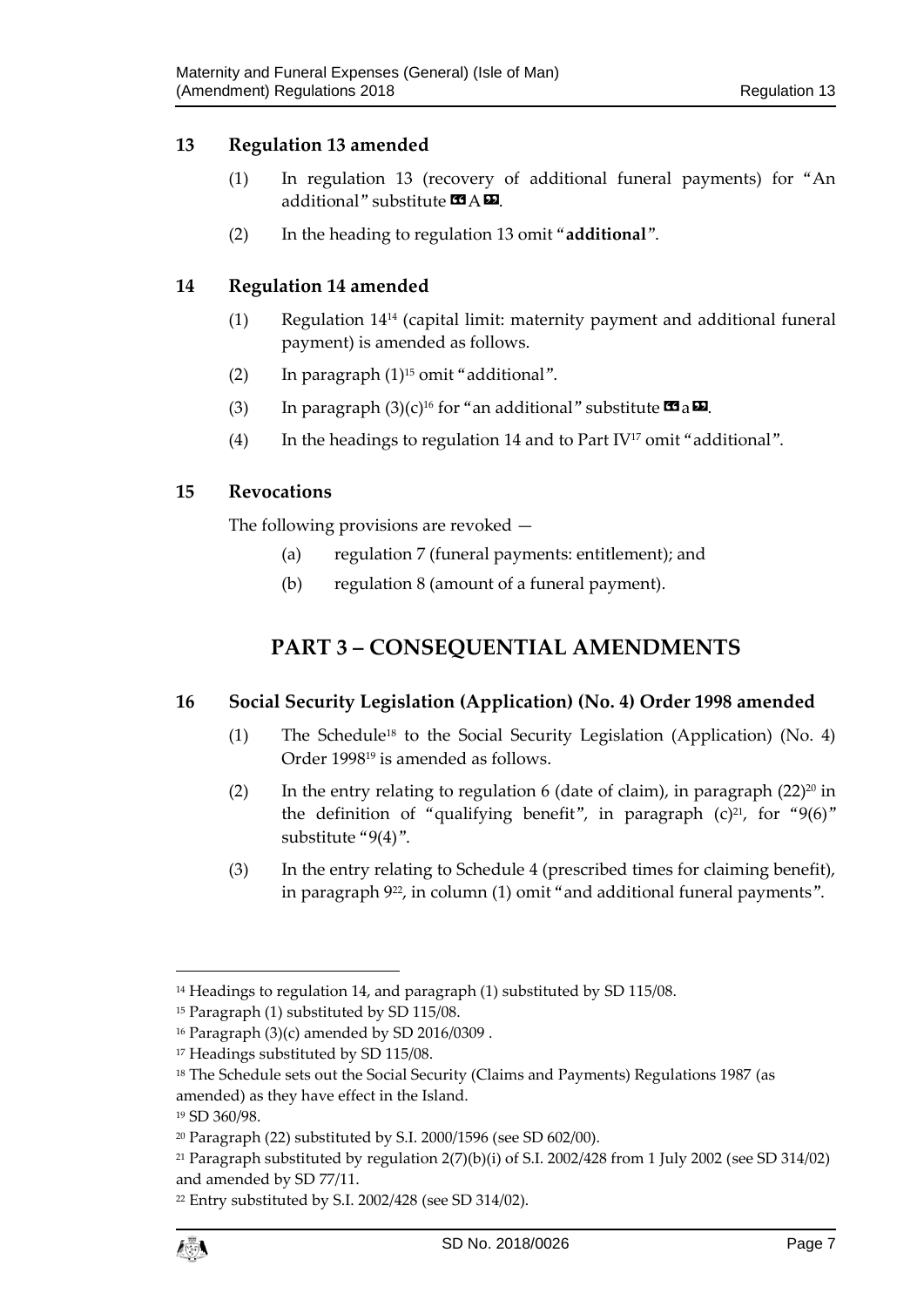## **PART 4 – TRANSITIONAL PROVISIONS**

#### <span id="page-7-1"></span><span id="page-7-0"></span>**17 Transitional provisions**

The Maternity and Funeral Expenses (General) (Isle of Man) Regulations 2007 and the Social Security Legislation (Application) (No. 4) Order 1998 continue to have effect as if Parts 2 and 3 had not come into operation in respect of the funeral expenses arising from the death of a person who died before 1 April 2018.

#### **MADE 25TH JANUARY 2018**

**A L CANNAN** *Minister for the Treasury*